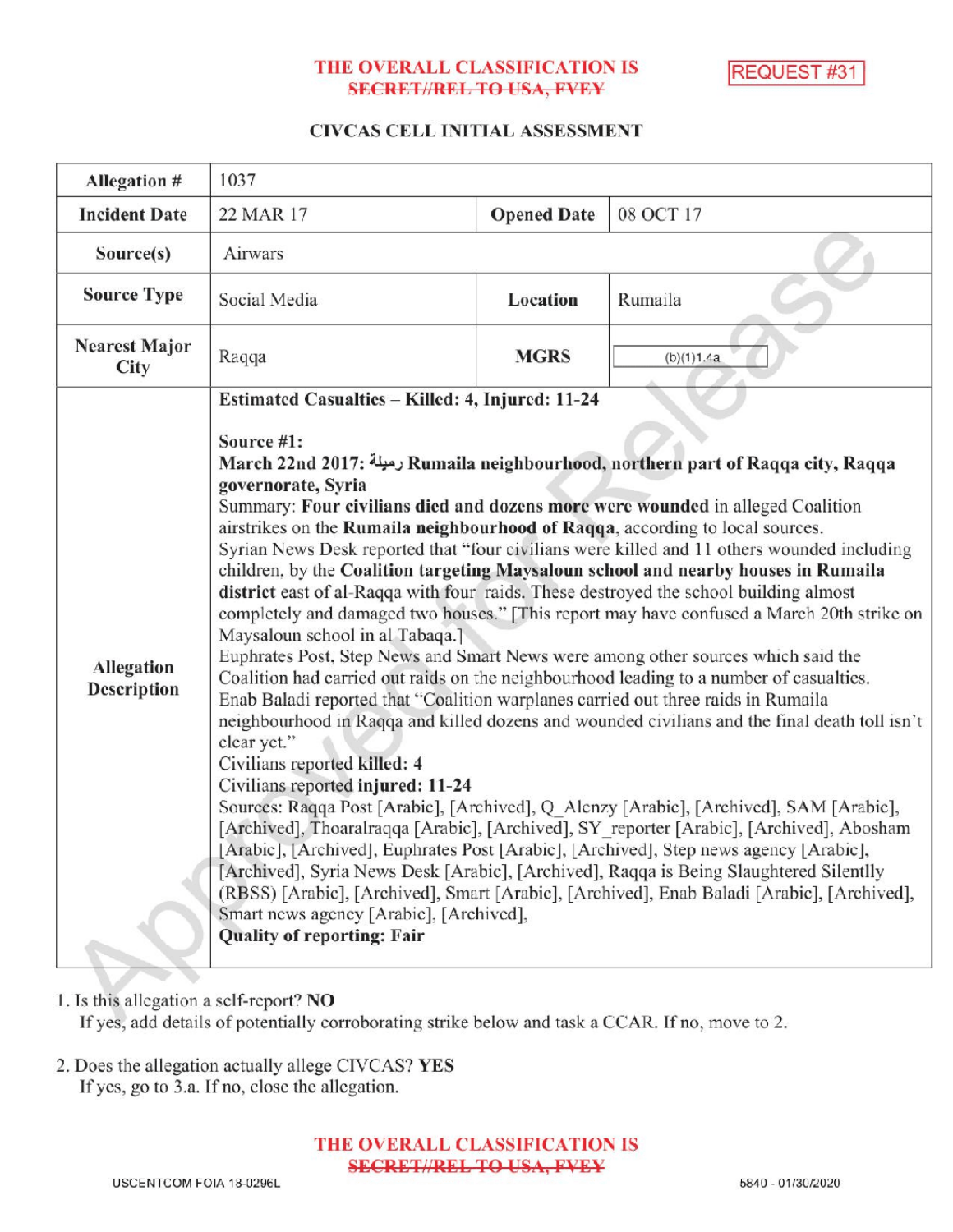# THE OVERALL CLASSIFICATION IS SECRETI/REL TO USA, FVEY

3.a. Does the allegation state <sup>a</sup> single incident and/or location? YES

If yes, move to 4. If no, move to  $3.b$ .

3.b. Does the allegation contain specific information pairing each CIVCAS allegation with an independent location?

Ifyes, separate the each of the combined allegations into separate allegations and restart an IA for each.

Ifno, send <sup>a</sup> RFI in an attempt to break out the locations and casualties into separate allegations , restart the

IA.

If unable to RFI the alleger, go to 7.

4. Does the allegation contain:

- a) a way to identify a 48 hour date range? YES
- b) a specific location? YES

If yes to BOTH, go to 7. If EITHER are no, then go to 5.

5. Does the allegation contain:

a) a way to identify a 48 hour date range?

b) a specific time of day or timeframe?

e) a general location?

 $\overline{\phantom{a}}$  If yes to ALL three, then go to 7. If ANY are no, go to 6.

6. Does the allegation contain:

- a) Video or photo evidence of CIVCAS that can be used to narrow the date/ time or location of the allegation?  $\frac{1}{1}$  If yes, go to 7. If no, go to 6.b.
- b) Are there at least two corroborating sources (total of 3) that independently reported the allegation?

 $\frac{1}{\sqrt{1 + 1}}$  yes, go to 7. If no, go to 6.c.

- c) Any high quality sources?
- $\frac{1}{1}$  If yes, go to 7. If no, go to 6.d.

d) Specific facts that warrant a search for strikes?

 $\frac{1}{1}$  if yes, go to 7. If no, close the allegation.

7.a. Does the allegation contain sufficient information on the time, locationand details to conduct a search for strikes? YES

If yes, go to  $8$ . If no, go to  $7.b$ .

7.b. Explain indetail why there is insufficient information on the time, location, and details to conduct <sup>a</sup> search a for strikes

IZ & SY<br>
MAT: 0 results<br>
CAOC log: 0 results<br>
CITE log: 0 results  $C A O C$  log:  $0$  results CJTF log: 0 results

 $CIFLCC log, -email (Start 18 MAX 2017):$ 

SY

# THE OVERALL CLASSIFICATION IS SECRET//REL TO USA, FVEY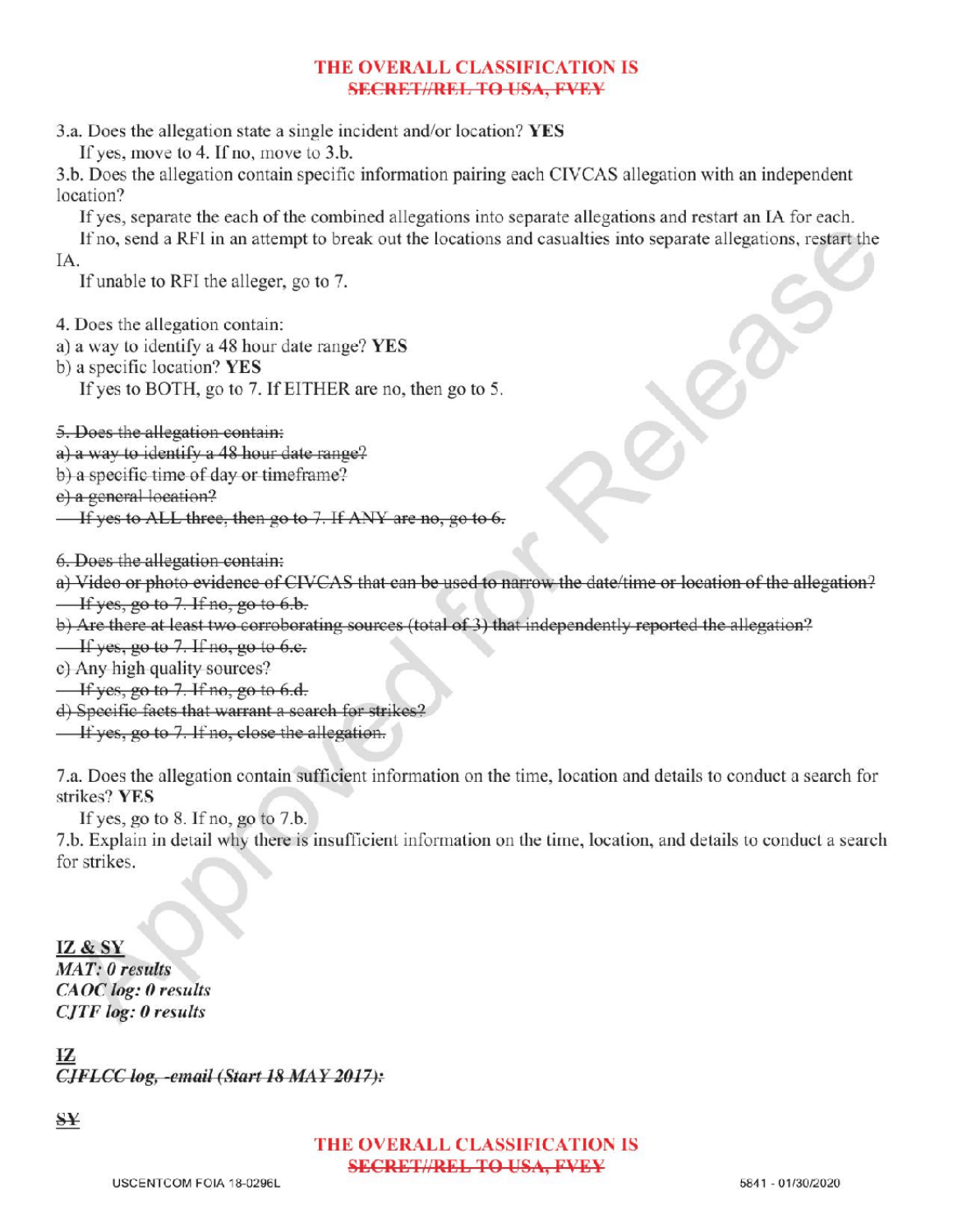### THE OVERALL CLASSIFICATION IS **SECRET//REL TO USA, FVEY**

# $T(E(1))$ log, -email (Start 22 JUL 2017):

- 8. Are there any potentially corroborating strikes? NO Ifyes, answer the questions below and task CCAR. If no, provide a detailed explanation and close the allegation.
	- $\bullet$  No strikes fell in the Rumaila neighborhood during the timeframe of the allegation (21-22 MAR 17).

#### 1.Assessed date of incident:

#### 2.Location:

| 3. Potentially Corroborating Strike Information: |  |
|--------------------------------------------------|--|
| <b>MGRS:</b>                                     |  |
| <b>Strike Number:</b>                            |  |
| DTG:                                             |  |
| <b>Target:</b>                                   |  |
| Dynamic/Deliberate:                              |  |
| Aircraft:                                        |  |
| <b>Call Sign:</b>                                |  |
| Nationality:                                     |  |
| <b>Munitions &amp; Number dropped:</b>           |  |
| <b>Target Number:</b>                            |  |
| <b>TEA:</b>                                      |  |
| <b>BE#:</b>                                      |  |

Non-US Coalition Involvement: N/A

Decision: Close at the IA due to insufficient evidence to corroborate the allegation.

Approved